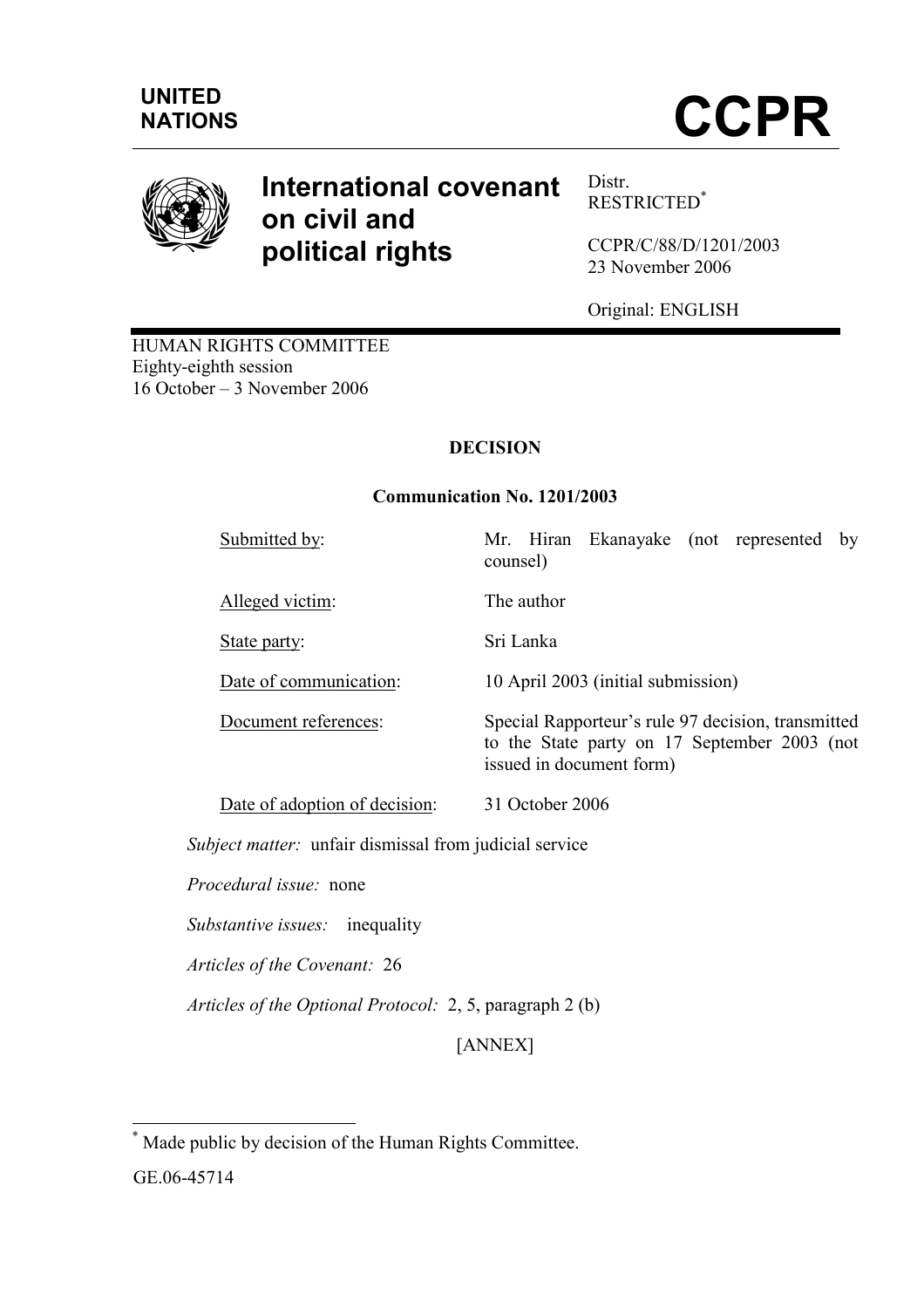## ANNEX

#### DECISION OF THE HUMAN RIGHTS COMMITTEE UNDER THE OPTIONAL PROTOCOL TO THE INTERNATIONAL COVENANT ON CIVIL AND POLITICAL RIGHTS

Eighty-eighth session

concerning

#### Communication No. 1201/2003\*

| Submitted by:          | Mr. Hiran Ekanayake (not represented by<br>counsel) |
|------------------------|-----------------------------------------------------|
| Alleged victim:        | The author                                          |
| State party:           | Sri Lanka                                           |
| Date of communication: | 10 April 2003 (initial submission)                  |

 The Human Rights Committee, established under article 28 of the International Covenant on Civil and Political Rights,

Meeting on 31 October 2006

Adopts the following:

## DECISION ON ADMISSIBILITY

1. The author of the communication is Mr. Hiran Ekanayake, a Sri Lankan citizen, born on 24 July 1965. He claims to be a victim of violations by the State party of article 26 of the International Covenant on Civil and Political Rights. He is not represented by counsel.

## The facts as presented by the author

 $\overline{a}$ 

2.1 On 1 July 1998, the author joined the judicial service. On 1 January 1999, he was appointed as a permanent magistrate and an additional district judge in Thambuttegama. One year after this appointment, he was transferred to Colombo as an additional Magistrate. He believes that he was transferred for not having complied with an order of the Judicial Services Commission (JSC) to have a loud speaker system removed by police from a meeting attended by

<sup>\*</sup> The following members of the Committee participated in the examination of the present communication: Mr. Abdelfattah Amor, Mr. Nisuke Ando, Mr. Prafullachandra Natwarlal Bhagwati, Mr. Alfredo Castillero Hoyos, Ms. Christine Chanet, Mr. Edwin Johnson, Mr. Walter Kälin, Mr. Ahmed Tawfik Khalil, Mr. Rajsoomer Lallah, Ms. Elisabeth Palm, Mr. Rafael Rivas Posada, Sir Nigel Rodley, Mr. Hipólito Solari-Yrigoyen and Mr. Roman Wieruszewski.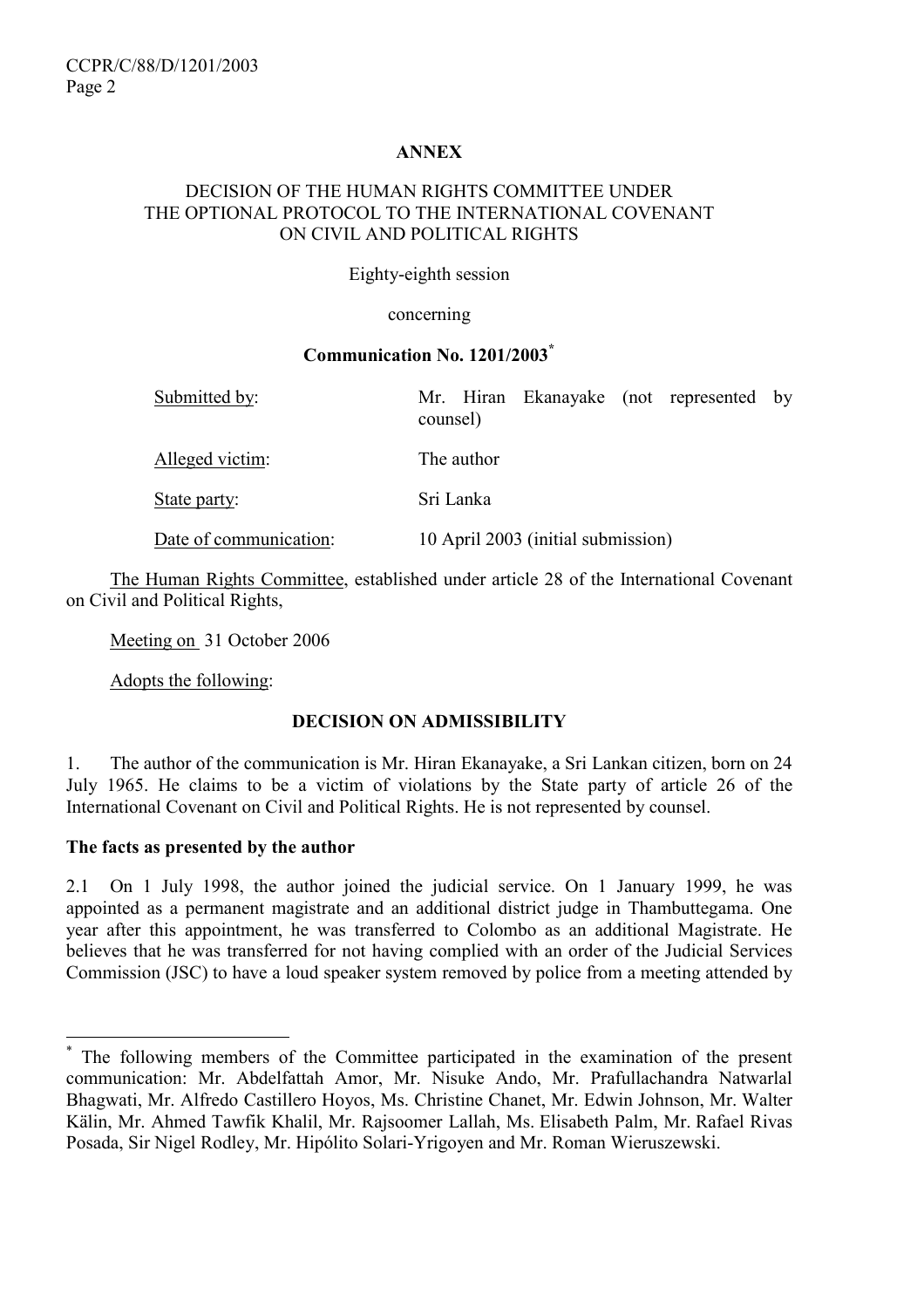the then opposition leader. He alleges that the members of the JSC were members of the same political party as the President.

2.2 In April 2000, the author was requested by the Chief Justice to close a particular criminal case without further proceedings, when, in the author's view, there was sufficient evidence to let the case go to trial. The author alleges that the accused was a friend of the Chief Justice; the author refused to comply with the order.

2.3 Upon moving to Colombo, the author did not receive official accommodation nor did he receive any rent allowance. Other judicial officers had such privileges. He alleges that the failure of the JSC to provide him with these privileges was designed to harass him. The absence of official accommodation resulted in the author having to rent cheap accommodation in Ratmalana, a town 12 miles from Colombo. Due to the distance, security checks, and traffic congestion, the author had to leave his house at 5.30 am to go to work, as it could take three and half hours to reach the courthouse in Colombo.

2.4 On 11 May 2000, due to the length of time it took travelling to work, which was affecting his physical and mental well being, the author asked for a transfer from Colombo. On Friday 2 June 2000, he appeared before the JSC and was questioned by the Chief Justice about his request. He was referred to as a "mental wreck" and declared incapable of continuing in judicial service. He was requested to tender his resignation on the same day but he refused.

2.5 On Monday 5 June 2000, the author felt unwell, which he attributes to his meeting with the JSC, and did not go to work. He made arrangements with the supernumerary magistrate to substitute for him. On the same day, he saw a doctor who indicated that he was suffering from a "nervous illness" and gave him two weeks medical leave from 5 to 19 June 2000. The author returned to work on 17 June 2000.

2.6 On 28 June 2000, the author's service was terminated by the JSC for the following reasons: he had not reported for work from 5 June 2000 without obtaining prior leave; he was suffering from a "supervening nervous illness"; he had been the target of previous complaints; and was unfit to hold judicial office. After the termination of his service, which received media coverage, the author received death threats, and a group of unidentified people twice "searched for him" at night in his residence. He went into hiding for nearly one and a half years out of fear. He did not file complaints with the police, as he believed "it could make the situation worse": the then administration "would not have hesitated to design a method of suppression".

2.7 On 10 July 2000, the author appealed to the JSC, to which no response was received. He also complained to the Human Rights Commission of Sri Lanka<sup>1</sup> and the President of Sri Lanka. There was no response from the President's office.

## The complaint

3.1 The author claims that he did not receive equal protection of the law and that he was discriminated against, contrary to article 26.

<sup>&</sup>lt;sup>1</sup> He does not provide the outcome of this complaint.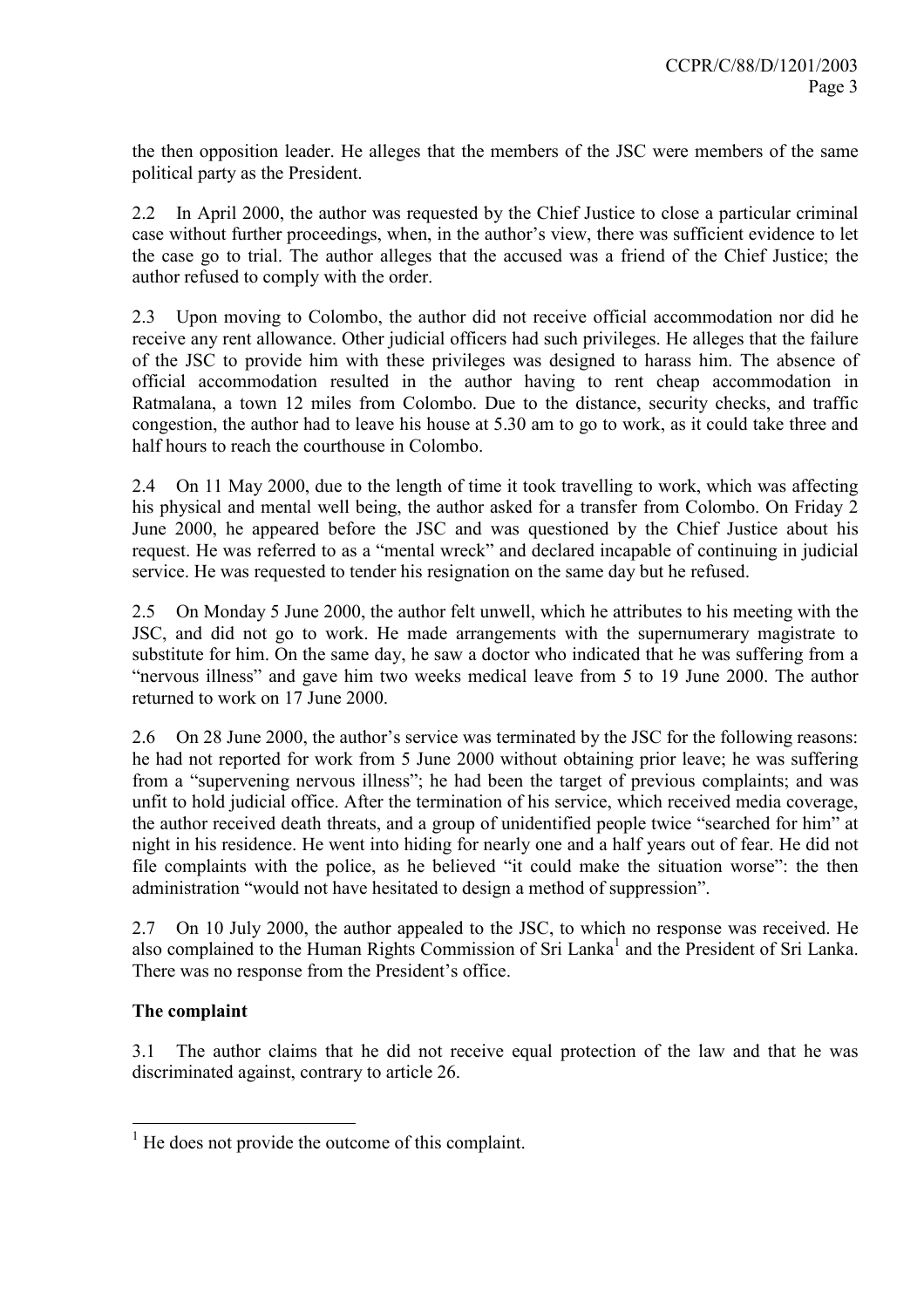3.2. He claims that all available effective domestic remedies have been exhausted. He alleges that the Sri Lankan judiciary is not independent, and that its ineffectiveness as well as that of the other law enforcement authorities, due to political influence and fear, prevents him from filing a claim in a first instance Sri Lankan court.

3.3 The author claims that the JSC is highly politicized. The Chief Justice is its Chair and it is also presided over by two Supreme Court judges. He claims that the Chairman of the Human Rights Commission is a strong supporter of the Chief Justice and the President of Sri Lanka. The Chief Justice has absolute control over the Court of Appeal, because the President of Sri Lanka appoints and promotes judges to the Court of Appeal on the recommendation of the Chief Justice. According to the author, no Court of Appeal judge would risk his or her future by acting against the expectation of the Chief Justice. In the event of the author filing a case in the Court of Appeal, he would have to include the Chief Justice and the JSC as defendants, and any order issued in his favour would have an adverse impact on their careers. Even if the Court of Appeal rendered an order in the author's favour, the Chief Justice could influence the Attorney General's department to appeal against the order before the Supreme Court. As the Supreme Court judges are also appointed by the Chief Justice, such remedy cannot be considered effective.

3.4 The author claims that the JSC's view of his medical condition is unacceptable because his case was not considered by a medical board consisting of three specialists, as required by domestic law. He claims that the reasons given by the JSC for his dismissal are unsustainable and were maliciously fabricated for the purpose of depriving him of judicial office. The real reason why he was dismissed is on account of his failure to cooperate with the directions of the JSC, referred to in paragraphs 2.1 and 2.2 above.

## The State party's submission on admissibility and merits

4.1 In its submission of 15 March 2004, the State party contests the admissibility of the communication on grounds of non-exhaustion of domestic remedies. It highlights the author's failure to submit any claim before the Sri Lankan courts. It cites Articles 107 to 117 of the Sri Lankan Constitution, which ensure the independence of the judiciary, and denies that the executive has any role to play in the discipline of judicial officers or within the JSC. Such a role could be construed as interference within the terms of Article 115 of the Constitution and could result in a jail term and a fine if established.

4.2 On the merits, the State party contests the author's allegations that the Chairman of the Human Rights Commission was a political supporter of the President, and that the Chief Justice has control over all judges on the Court of Appeal. The author has made such allegations merely as a pretext for not exhausting domestic remedies. Moreover, it may be noted that all decisions complained of in the communication were decisions of the JSC and not the sole decision of the Chief Justice.

4.3 The State party explains that the author joined the judiciary on 1 July 1998 and was on probation when dismissed. Up to the time of his dismissal, many complaints were filed against him of which the State party refers to the following: abuse of power to build on land belonging to him, contrary to regulations; institution of criminal proceedings before his own court against an individual with whom the author had personal differences and which the author subsequently admitted; and delay of one year in the hearing of a case involving maintenance of a child. The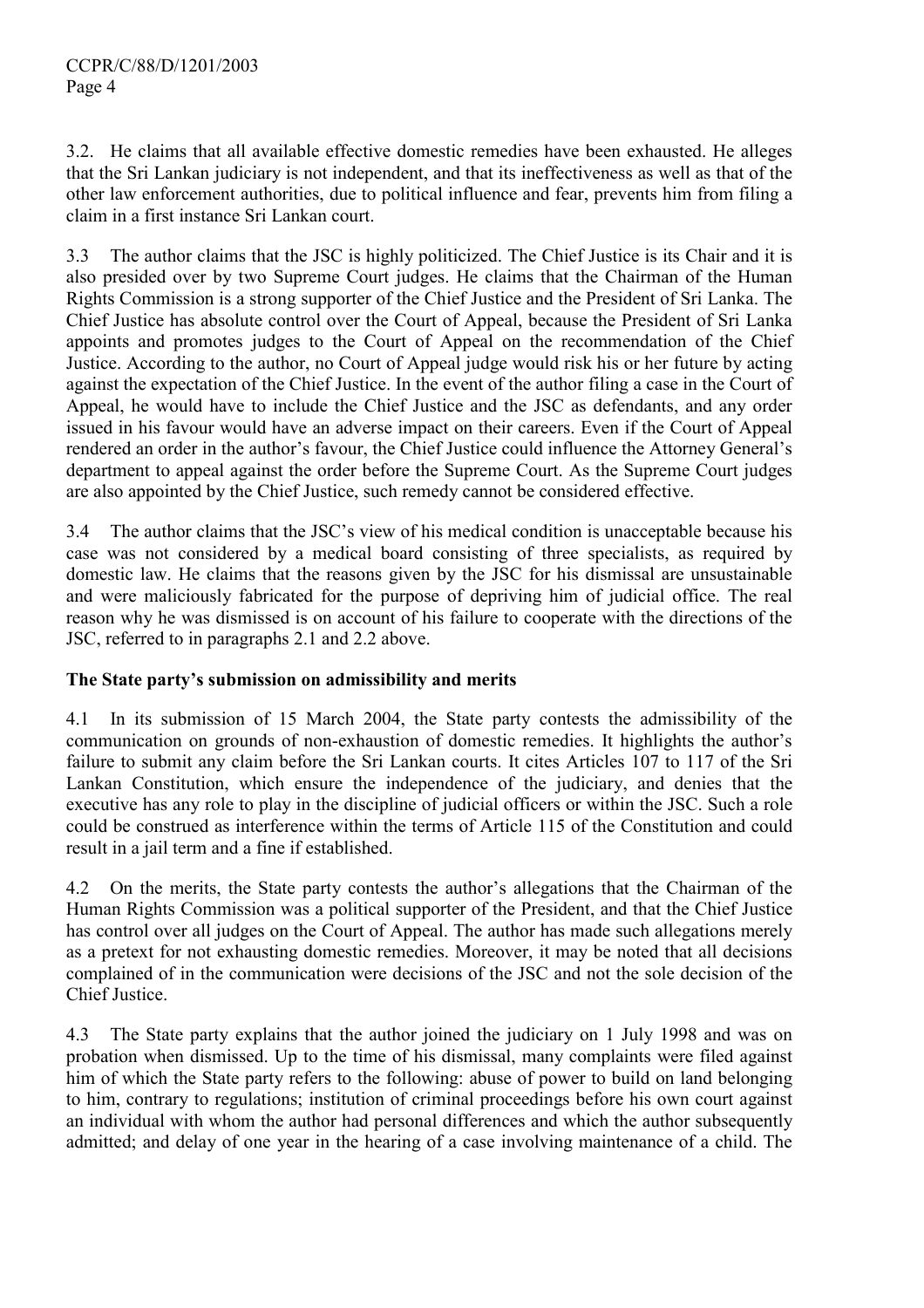State party submits that two of these incidents occurred prior to the appointment of the current Chief Justice.

4.4 The State party submits that the author requested a transfer only four months after he took up his position in Colombo, on account of alleged difficulties in travelling into Colombo every day, which he alleged was aggravating his nervous condition. It denies that it would take three and half hours to travel from Ratmalana to Colombo. Even during peak hours, the journey would not take more than one hour. The author also stated that he had to rent another house in Kandy to keep his excess furniture whilst taking on his residence outside Colombo. In the State party's view, this request for a transfer so soon after he took up his new position was intended to negate the object of the transfer, namely, immediate supervision intended by the JSC over his conduct and work, and was inconsistent with the declaration made by him on appointment that he would accept a posting in any part of Sri Lanka.

4.5 The State party considers that the JSC's decision to terminate the author's employment was fair, reasonable and justified. Upon questioning by the JSC, it was noticed that the author was suffering from a state of instability, on the basis of which they believed that he was incapable of discharging his duties. On 5 June 2000, he failed to report to work and only faxed a medical report, which stated that he was suffering from a "nervous illness", to the JSC on 6 June 2000. As a result of these facts, as well as the author's past conduct, including the fact that he stayed away from work without prior leave and also the fact that he was on probation, the JSC terminated his judicial appointment. In this regard, it referred to Rule 13 of the Rules of the JSC, which states that, "The Commission may at any time terminate the appointment of an officer who is on probation without assigning any reason."

4.6 The State party confirms that the author was denied rent allowance pursuant to circulars issued by the JSC, in accordance with which a judicial officer must live either within the city limits of Colombo or within the jurisdiction of the Colombo Magistrates Court. As this condition was not satisfied in the case of the author, he was not entitled to any rental subsidy.

## The author's comments on the State party's submission

5.1 On 21 May 2004, the author reiterated his previous claims. He submits that the existence of Constitutional provisions on the independence of the judiciary does not necessarily mean that there is such independence in fact. He submits that in practice the judiciary is not independent and the constitutional articles are not applied. As to the previous alleged complaint against the author in relation to the abuse of power with respect to land, the author dismisses this allegation.

5.2 The author denies that the transfer to Colombo was made for any supervisory purpose and also denies that it matters where a judge is working for such purposes. As to the rent allowance issue, he submits that the JSC may grant it to individuals, depending on the circumstances of their case. He claims to know of judicial officers living outside the abovementioned limits (para. 4.6) who receive such an allowance. The author provides information on the unlawfulness of his dismissal, and the procedure that should have been followed in this case, particularly in light of his mental health. He complains that he fears for his life, that he has been living for the last four years in a remote village, out of the public eye, and that he receives telephone threats that he will be murdered if he does not withdraw his case before the Committee. He wrote to the Minister of